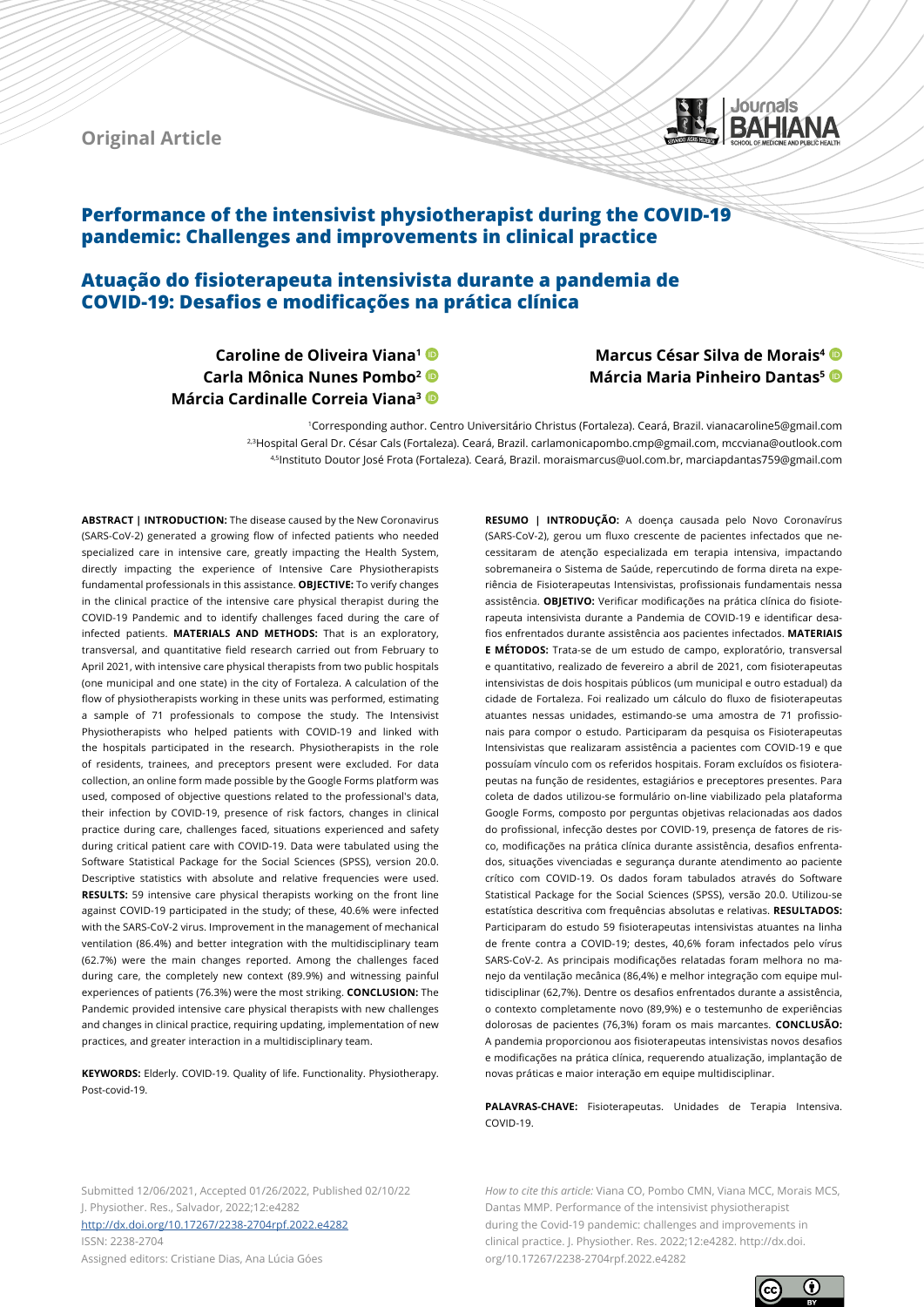## **Introduction**

The disease caused by the new coronavirus (COVID-19) was initially identified in December 2019 in the city of Wuhan, Hubei Province, China.<sup>[1](#page-6-0)</sup> After the first report, in less than four months, it spread throughout the world, leading the Emergency Committee of the World Health Organization (WHO) to declare an International Public Health Emergency on January 30, 2020, and as a pandemic situation, on March 11, [2](#page-6-1)020.<sup>2,[3](#page-6-2)</sup>

People affected by this disease have heterogeneous symptoms, ranging from asymptomatic infections to severe conditions, and the literature highlights the main ones: fever (89%), cough (68%), fatigue (38%), production of secretions (34%) and shortness of breath (19%). $4,5$  $4,5$  It is important to note that the severity of the disease is intrinsically related to the presence of previous conditions, such as obesity, advanced age, and some comorbidities. $6.7$  $6.7$ According to the World Health Organization (WHO), 80% of infected individuals are asymptomatic or oligosymptomatic, 15% develop severe symptoms, and a smaller percentage present critical.<sup>8</sup>

Intensive Care Units (ICUs) have the main purpose of offering continuous care and advanced support to critically ill patients at risk of death. $3$  In the case of COVID-19, the increasing flow of critical patients in this environment and who need more specialized care increases the risk of collapse of the health system, which is generally overloaded  $[2.2]$ . In this context, the multi-professional health team is of paramount importance in the current pandemic scenario and, around the 70s, the physical therapist was inserted in these teams, evolving rapidly and going through a process of subdivision into specialties, such as Physiotherapy in Intensive Care, which was regulated by Resolution no. 402/2011, of COFFITO.[5](#page-6-4),[10](#page-7-3),[11](#page-7-4),[12](#page-7-5)

The COVID-19 pandemic directly impacted the experience of these professionals, and the search for knowledge is constantly being built and rebuilt, demanding that professionals always keep up to date, rethinking teamwork as a whole, and implement new therapeutic approaches. $9,13$  $9,13$  These professionals in the current scenario face an excessive workload, generating a great concern about maintaining the quality of care processes.  $2.14$  $2.14$ 

Therefore, the objective of this study was to verify the changes in the clinical practice of Intensive Physiotherapists during the COVID-19 pandemic, as well as to identify the challenges faced in assisting the population of critically ill patients infected with SARS-CoV-2.

## **Materials and methods**

This is an exploratory, cross-sectional field research with a quantitative approach, carried out from February to April 2021, with Intensive Physiotherapists working on the front line in the fight against COVID-19 in two public hospitals in the city of Fortaleza, one from the state network and the other municipal, both a reference in care for Covid-19.

The study was approved by the Research Ethics Committee of the public hospitals mentioned with records  $n^{\circ}$  4,476,987 and  $n^{\circ}$  4,578,191. The norms and guidelines of Resolution 466/12 of the National Health Council/Ministry of Health were obeyed[.15](#page-7-8) A calculation of the flow of physiotherapists working in these units was performed, estimating a sample of 71 professionals to compose the study. The Intensivist Physiotherapists who provided assistance to patients with COVID-19 and linked with the abovementioned hospitals participated in the research. Physiotherapists in the role of residents, trainees, and preceptors present were excluded.

Data collection was carried out through a questionnaire developed by the researchers, based on previous articles on the subject in question.<sup>[2,](#page-6-1)[14](#page-7-7),[16](#page-7-9),17</sup>lt consisted of objective questions about professional data, their infection by COVID-19, presence of risk factors, changes in clinical practice during care, challenges faced, situations experienced, and safety during care for critically ill patients with COVID-19.

Due to the COVID-19 pandemic and the imminent contamination risks, the research took place virtually, through Google Forms. The professionals were invited to participate in the research through invitations sent to the heads of service, and the link (https://forms.gle/TcB1UFkdAkweGFcx8) was made available through the Whatsapp groups of their respective Hospitals. The Free and Informed Consent Term (ICF) was made available online on the home

J. Physiother. Res., Salvador, 2022;12:e4282 [http://dx.doi.org/](http://dx.doi.org/10.17267/2238-2704rpf.2022.e3474)10.17267/2238-2704rpf.2022.e4282 | ISSN: 2238-2704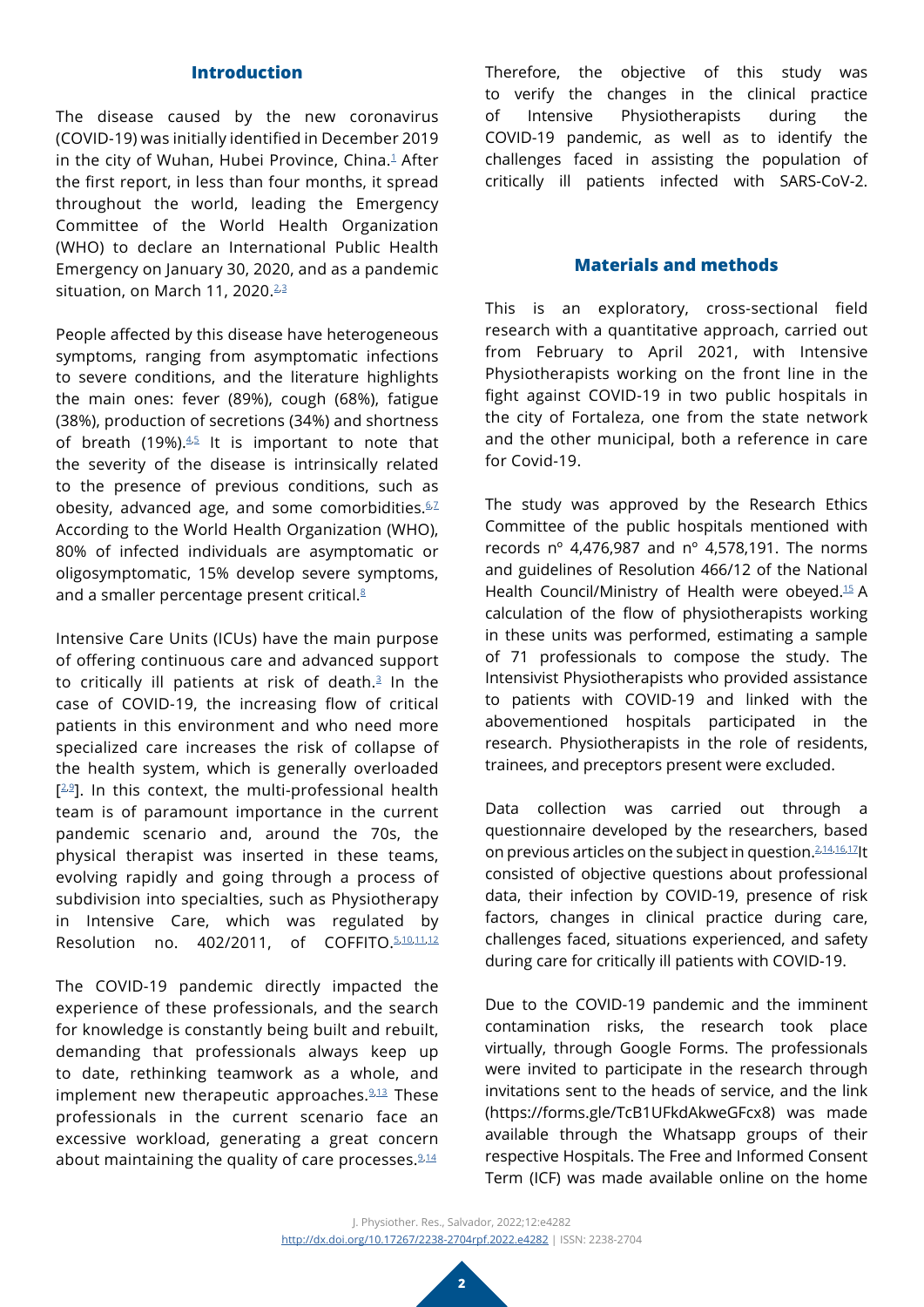page, and the participant only had access to the data collection instrument if they agreed to participate in the research. Participants had ten days from sending the questionnaire to answer it anonymously and voluntarily.

The collected data were initially tabulated in Excel 2017 software and then transferred to SPSS statistical software (Statistical Package for the Social Sciences) version 20.0. Descriptive statistics were used with absolute and relative frequencies, with results demonstrated through figures and tables.

#### **Results**

Fifty-nine intensive care physical therapists participated in the study, 49 (83.0%) were female. Of the participating professionals, 42 (71.1%) are from the municipal network. Table 1 shows data referring to the time of training and working in the ICU, as well as the maximum level of qualification and the number of ICUs in which they work.

**Table 1.** Time of training and work in the ICU, maximum degree level and number of ICUs in which they work. N=59

|                                    | Hospital         |              |            |
|------------------------------------|------------------|--------------|------------|
|                                    | <b>Municipal</b> | <b>State</b> | Total N(%) |
| <b>Graduation time</b>             |                  |              |            |
| 1 to 4 years                       | 4 (9.5%)         | 6 (35.3%)    | 10 (16.9%) |
| 5 to 10 years                      | 17 (40.5%)       | 4 (23.5%)    | 21 (35.6%) |
| 11 to 15 years                     | 9(21.4%)         | 2(11.8%)     | 11 (18.6%) |
| 16 to 20 years                     | 6(14.3%)         | $0(0.0\%)$   | 6(10.2%)   |
| More than 20 years                 | 6(14.3%)         | 5(29.4%)     | 11 (18.6%) |
| Working time in ICU                |                  |              |            |
| Joined during the Pandemic         | $1(2.4\%)$       | 4(23.5%)     | 5(8.5%)    |
| 1 to 4 years                       | 6(14.3%)         | 5(29.4%)     | 11 (18.6%) |
| 5 to 10 years                      | 23 (54.8%)       | 3 (17.6%)    | 26 (44.1%) |
| 11 to 15 years                     | 6(14.3%)         | $1(5.9\%)$   | 7 (11.9%)  |
| 16 to 20 years                     | 4(9.5%)          | $1(5.9\%)$   | 5(8.5%)    |
| More than 20 years                 | $2(4.8\%)$       | 3 (17.6%)    | 5(8.5%)    |
| Maximum degree level               |                  |              |            |
| Graduate                           | $1(2.4\%)$       | 5(29.4%)     | 6(10.2%)   |
| <b>Specialist</b>                  | 23 (54.8%)       | 8 (47.1%)    | 31 (52.5%) |
| Master                             | 14 (33.3%)       | 4 (23.5%)    | 18 (30.5%) |
| Doctor                             | 4(9.5%)          | $0(0.0\%)$   | $4(6.8\%)$ |
| Number of ICU in which it operates |                  |              |            |
| 1                                  | 14 (33.3%)       | 7(41.2%)     | 21 (35.6%) |
| 2                                  | 21 (50.0%)       | 5 (29.4%)    | 26 (44.1%) |
| 3                                  | 4(9.5%)          | 5(29.4%)     | 9(15.3%)   |
| $\overline{4}$                     | $3(7.1\%)$       | $0(0.0\%)$   | $3(5.1\%)$ |

Descriptive statistics; ICU - Intensive Care Unit Source: The authors (2021).

Regarding the infection by COVID-19, 24 professionals (40.6%) reported having been infected by the SARS-CoV-2 virus (among these, 17 from the municipal network and 7 from the state network). With regard to risk factors for COVID-19, 15 (23.7%) professionals reported having some factor, which is shown in Figure 1.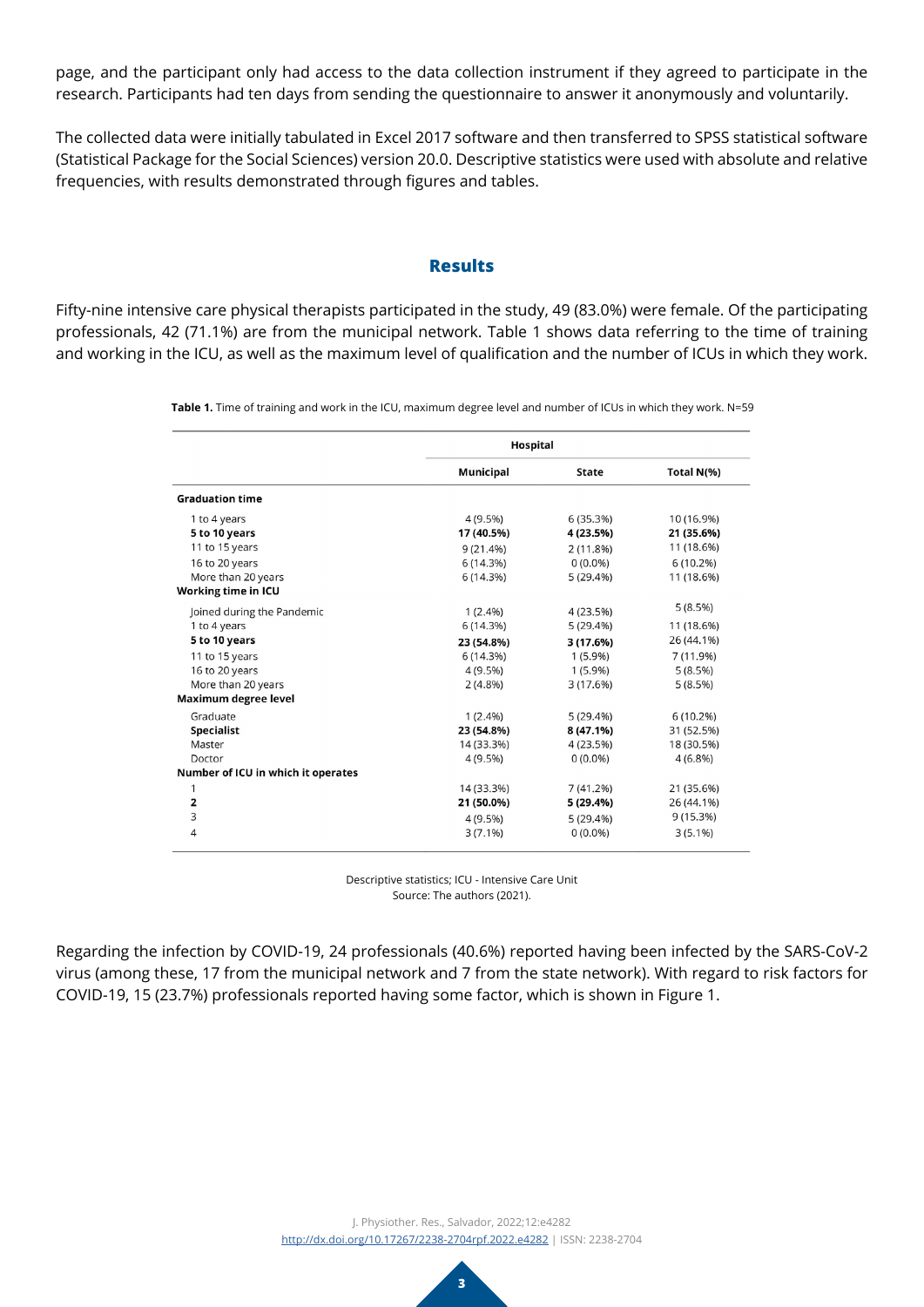**Figure 1.** Risk factors reported by professionals participating in the study. N=15





In Figure 2, there are changes in the clinical practice of Intensive Physiotherapists during the care of patients with COVID-19. The most reported by the study participants are the improvement in the management of mechanical ventilation and the greater use of personal protective equipment.



**Figure 2.** Changes in clinical practice during COVID-19 patient care. N=59

Changes in clinical practice during the care of patients with COVID-19. N=59.s. N=15. Source: The authors (2021).

Table 2 shows the main challenges faced by intensive care physical therapists during care for patients infected with the new coronavirus, the most cited being: a completely new context, as the treatment of the disease, is still poorly understood by 53 (89.8%) professionals, witnessing highly painful experiences of patients by 45 (76.3%) and exhausting workload to meet the population demand for health care reported by 41 (69.5%) professionals.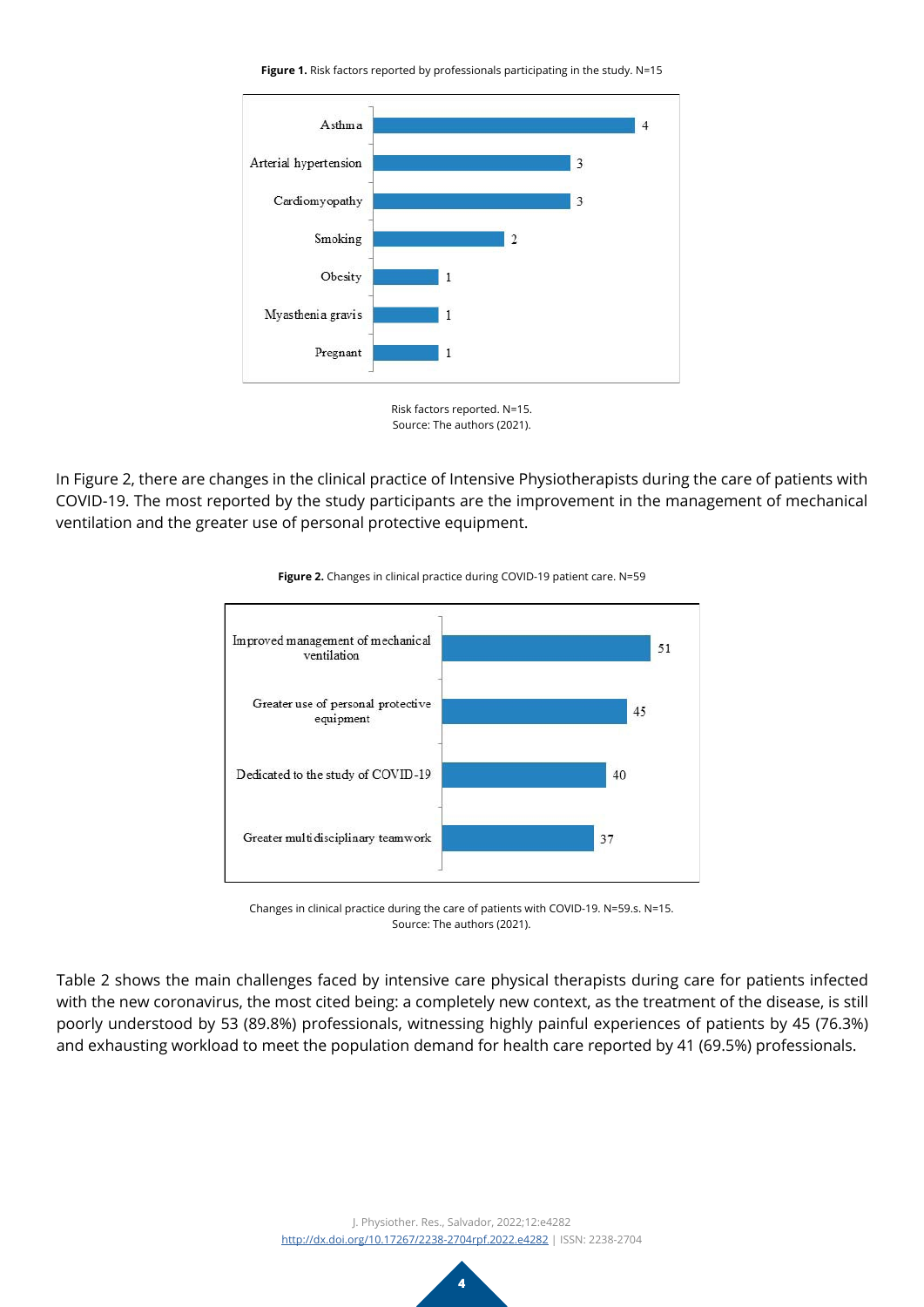**Table 2.** Challenges faced by intensive care physical therapists in caring for patients with the new coronavirus. N=59

|                                           | Hospital    |             |            |
|-------------------------------------------|-------------|-------------|------------|
|                                           | Municipal   | State       | Total      |
|                                           |             |             |            |
| Completely new context                    | 39 (92.9%)  | 14 (82.4%)  | 53 (89.8%) |
| Exhaustive workload                       | 31 (73.8%)  | 10 (58.8%)  | 41 (69.5%) |
| Used aerosol-generating equipment         | 11 (26.2%)  | $8(47.1\%)$ | 19 (32.2%) |
| Witnessed painful experiences of patients | 30 (71.4%)  | 15 (88.2%)  | 45 (76.3%) |
| Witnessed large-scale deaths              | 27 (64.3%)  | 12 (70.6%)  | 39 (66.1%) |
| Needed to perform resource allocation     | $9(21.4\%)$ | $1(5.9\%)$  | 10 (16.9%) |

Challenges faced by intensive care physical therapists in caring for patients with the new coronavirus. N=59 Source: The authors (2021).

Table 3 describes the results referring to situations experienced by intensive care physical therapists during the Covid-19 Pandemic, with the most reported by municipal professionals being the removal of family members and discrimination, and by state physical therapists the removal of family members and the triggering/intensification of anxiety.

**Table 3.** Situations experienced by intensive care physical therapists during the COVID-19 Pandemic. N=59

|                                             | Municipal  | State      | Total      |
|---------------------------------------------|------------|------------|------------|
| Discrimination against health professionals | 20 (47.6%) | 7(41.2%)   | 27 (45.8%) |
| Had to get away from family members         | 33 (78.6%) | 12 (70.6%) | 45 (76.3%) |
| Expulsion from public transport             | $1(2.4\%)$ | 2(11.8%)   | $3(5.1\%)$ |
| Triggering or intensifying anxiety symptoms | 18 (42.9%) | 10 (58.8%) | 28 (47.5%) |
| Loss of teammates                           | 6 (14.3%)  | 9 (52.9%)  | 15 (25.4%) |

Situations experienced by intensive care physical therapists during the COVID-19 Pandemic. N=59. Descriptive statistics. Source: The authors (2021).

Regarding safety to care for patients with Covid-19, most 55 (93.2%) professionals reported that, in the first admissions of patients infected with Covid-19, they did not feel safe during care and only 4 (6.8%) participants reported feeling safe.

### **Discussion**

The objective of this study was to verify the changes in the clinical practice of Intensive Physiotherapists during the COVID-19 pandemic, as well as to identify the challenges faced in assisting the population of critically ill patients infected with the SARS-CoV-2 virus. In the epidemiological bulletin of IntegraSUS<sup>[18](#page-7-11)</sup>, updated on November 12, 2021, 258,497 cases and 9,802 deaths were confirmed in the city of Fortaleza. On November 8, the Ministry of Health<sup>[19](#page-7-12)</sup> confirmed 152,147 cases of Covid-19 among health professionals, with Physiotherapists in seventh place with 6,001 cases. In the present study, 40.6% of the Physiotherapists reported having been infected by this disease.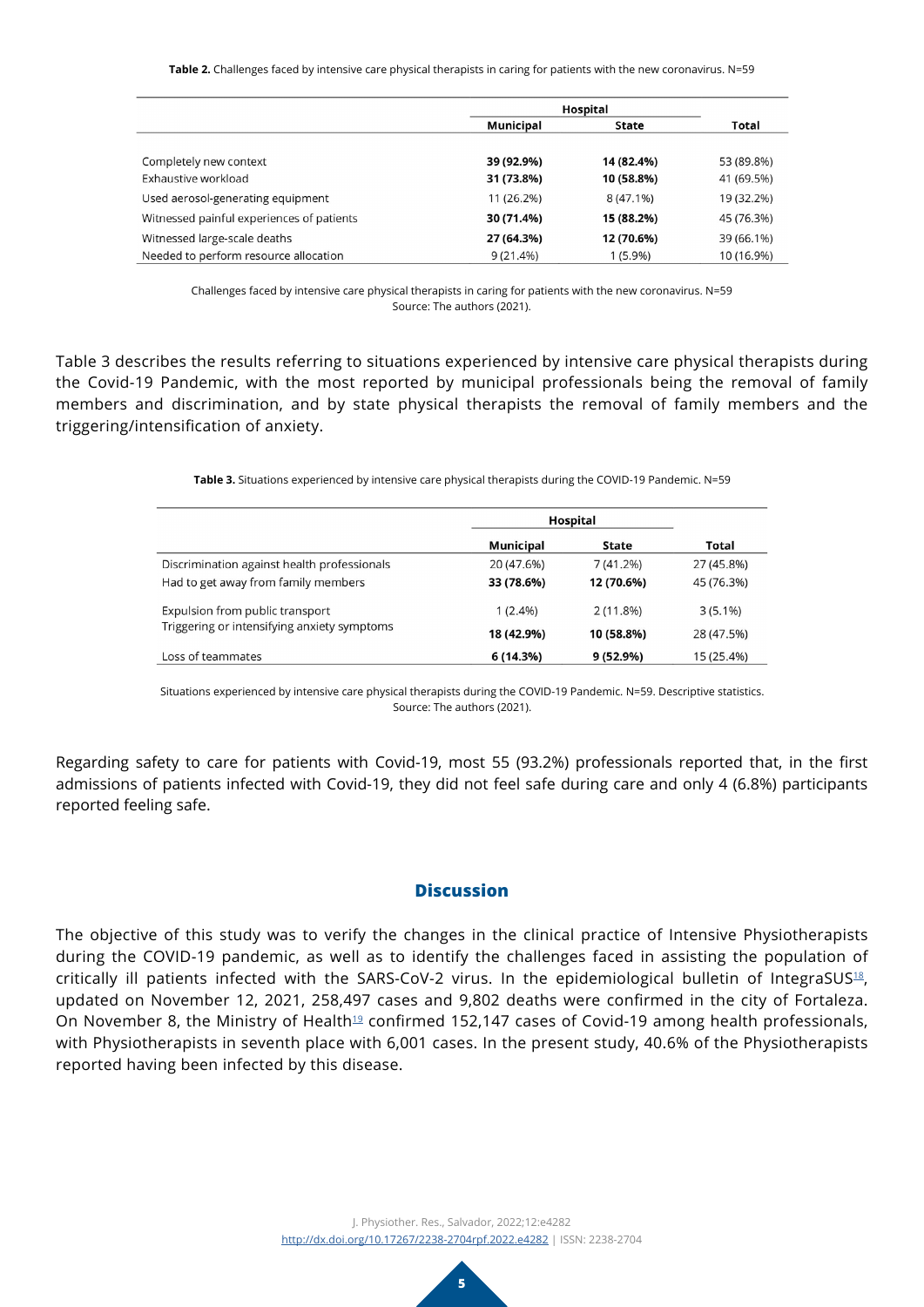Studies report that the main route of transmission of COVID-19 is through aerosol, with health professionals, including the physical therapist, at greater risk of contamination due to occupational exposure during the care of suspected or confirmed patients[.20](#page-7-13),[21](#page-7-14) In addition, they are constantly exposed to aerosol-generating procedures, such as endotracheal intubation, extubation, non-invasive ventilation, nebulizer treatments, and bronchoscopy[.20](#page-7-13),[22](#page-7-15) A study carried out by Liu et al. $16$ , with 30 health professionals from China infected by Covid-19, reported that the main reasons for their infection in the hospital environment were ineffective disinfection and protection measures, the need for closer contact with patients in critical condition and excessive fatigue, triggering a drop in immunity.

Among the changes in clinical practice, the participants reported that there was greater work together with the multidisciplinary team. About this finding, it is known that the multi-professional and inter-organizational relationship should be prioritized in the hospital environment in order to provide more efficient and higher quality care for patients, focused on the needs of each individual.<sup>[16](#page-7-9),22</sup> Palacios-Ceña et al.<sup>17</sup> also observed greater collaboration between the various specialties on behalf of the patient in their study with physical therapists working in the COVID-19 pandemic.

In our analysis, 86.4% of participants reported an improvement in the management of mechanical ventilation in patients with COVID-19. In situations of public calamities, such as the outbreak of SARS-COV-2, there is a significant increase in the need for physical therapists to work in the ICU, with the main purpose of maintaining adequate ventilation in these patients, who often require invasive mechanical ventilation.[24](#page-7-16) In this sense, a document published by the Brazilian Association of Respiratory Physical Therapy (ASSOBRAFIR) presents to the physical therapist some important ventilation strategies for the management of mechanical ventilation, among them the tidal volume initially set at 6 ml/kg, the driving pressure lower than 15 cmH2O and pressure plateau less than or equal to 30 cmH2O.2[5](#page-6-4)

As for the challenges faced during the care of the patient with COVID-19, our results reveal that 89.8% of the participants reported facing a completely new context, and 67.8% reported the need to dedicate

more time to study this pathology, considering that it is a disease that is still poorly understood. Given this scenario, Carvalho and Kundsin<sup>26</sup> emphasize the training of professionals to face the covid-19. In this context, ASSOBRAFIR published several documents with assistance recommendations with the main objective of training professionals in the management of this assistance. $24,25$  $24,25$  In China, professionals interviewed by Liu et al.[16](#page-7-9) needed to draw on previous clinical experiences and learning through exploration, taking into account that the treatment of COVID-19 is not well recognized.

In addition, the exhaustive workload to meet the demand for care was observed in our results as well as the greater use of PPE. Oliveira et al. $13$  point out that work overload can be an important factor in triggering problems such as excessive stress, anxiety, and insecurity. In the study by Palacios-Ceña et al. $1/2$ , the strenuous workload together with the need to spend long periods with PPE was a great personal and professional challenge, a fact also observed by Liu et al. $16$  in a study with Doctors and Nurses from Hospitals in the province of Hubei and by Oliveira et  $al.<sup>27</sup>$  $al.<sup>27</sup>$  $al.<sup>27</sup>$  with health professionals from a hospital in the metropolitan region of Rio de Janeiro.

Another remarkable result observed in the present study was the professionals' report of witnessing highly painful experiences of patients. In a study with a qualitative approach developed by Paula et al. $^{28}$  $^{28}$  $^{28}$ , in order to understand the reactions and feelings of professionals on the front line of care for patients with suspected COVID-19 admitted to a University Hospital, demonstrated that they experience a significant number of suffering and death. They also emphasized that although they end up linking the patient's death with a therapeutic failure and not as part of life, which can trigger anxiety and anguish symptoms. Another important finding was the intensification of symptoms of anxiety, depression, stress, and the need to withdraw from family members.

Regarding the safety of caring for patients with COVID-19, most professionals (93.2%) reported insecurity in the first admissions of patients infected with COVID-19. A similar result was observed by Ditwiler et al.  $[29]$  $[29]$ , showing that uncertainty was a feeling experienced by research respondents, who related this experience to the lack of evidence about

J. Physiother. Res., Salvador, 2022;12:e4282 [http://dx.doi.org/](http://dx.doi.org/10.17267/2238-2704rpf.2022.e3474)10.17267/2238-2704rpf.2022.e4282 | ISSN: 2238-2704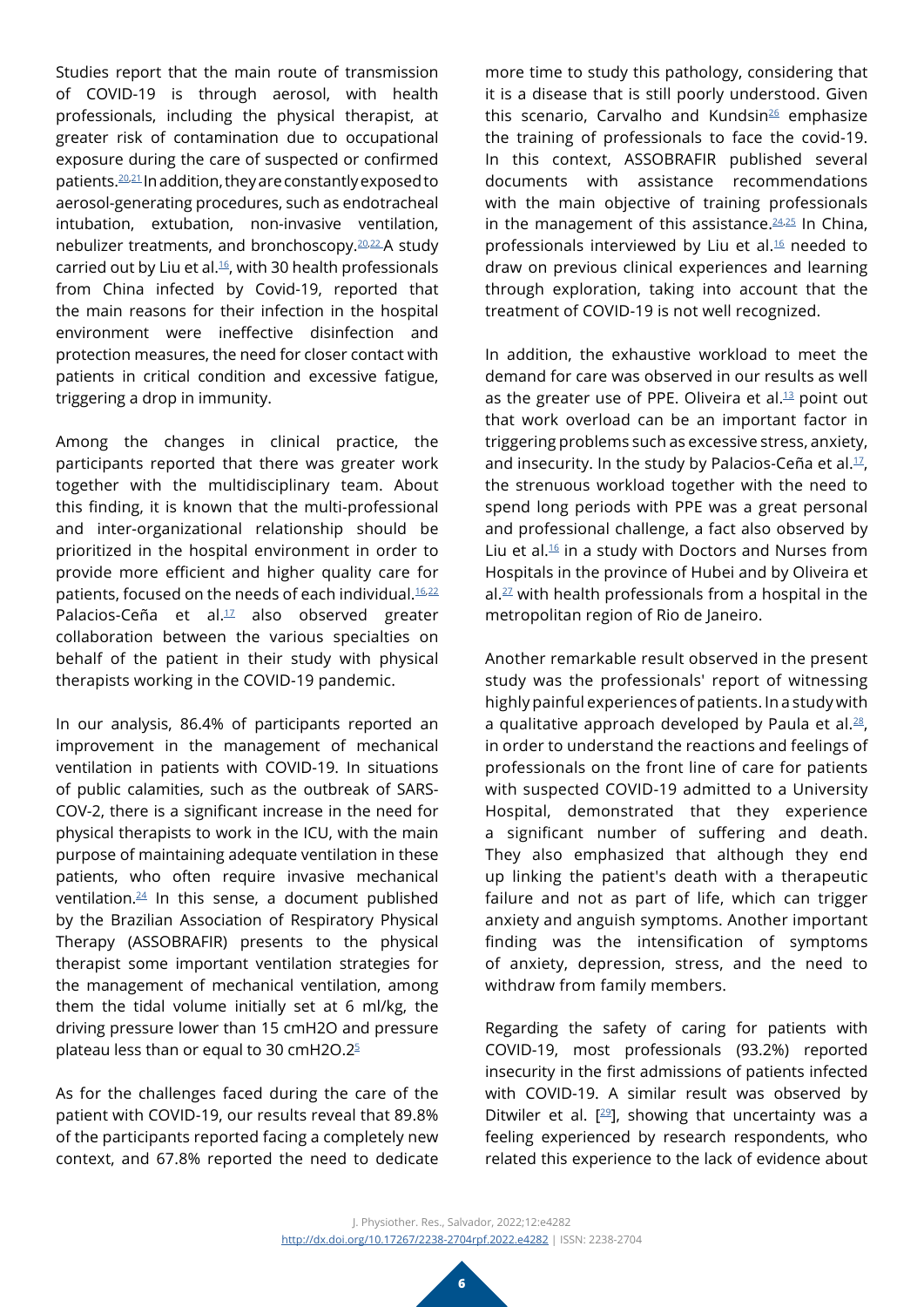the disease and its transmission, low availability of adequate PPE, and the need to use them for a long time. Our results corroborate what was discussed by other studies, which reported the lack of trust and safety during the first visits with patients infected with the SARS-COV-2 virus. [30](#page-8-3),[31](#page-8-4)

The COVID-19 pandemic limited interviews with physical therapists due to the imminent risk of contamination. The hospitals in question did not allow people other than front-line professionals, requiring data collection to occur through Google Forms, thus reducing the sample size. Other limiting factors were the non-investigation of the reasons that triggered the infection of the research participants and the absence of a validated questionnaire for this investigation.

In the pandemic context, Intensive Physiotherapists faced new challenges and a greater complexity of their work in the hospital setting, playing a fundamental role throughout the patient's stay in the ICU. Thus, it is suggested to carry out more studies related to the physical therapist's role during the COVID-19 pandemic.

## **Conclusion**

The changes in clinical practice most reported by the physical therapists who participated in the research were the improvement in the management of mechanical ventilation in patients with COVID-19 and the greater work together with the multidisciplinary team.

The main challenges reported during the care of the patient infected with SARS-COV-2 were a completely new context, exhausting workload, intensification of anxiety symptoms, witnessing highly painful experiences of patients, and insecurity during the first visits.

#### **Authors' contributions**

Viana CO and Viana MCC participated in the conception, design, search, and statistical analysis of research data, interpretation of results, writing the scientific article, and submission of the scientific article. Pombo CMN participated in the collection and analysis of data. Morais MCS and Dantas MMP participated in the writing, conception, and design.

#### **Conflicts of interest**

No financial, legal, or political conflicts involving third parties (government, companies, and private foundations, etc.) were declared for any aspect of the submitted work (including, but not limited to grants and funding, participation in an advisory board, study design, preparation manuscript, statistical analysis, etc.).

#### **References**

<span id="page-6-0"></span>1. Xiao H, Zhang Y, Kong D, Li S, Yang N. The effects of social support on sleep quality of medical staff treating patients with coronavirus disease 2019 (COVID-19) in January and February 2020 in China. Med Sci Monit. 2020;26:e923549. [https://doi.](https://www.medscimonit.com/abstract/index/idArt/923549) [org/10.12659/MSM.923549](https://www.medscimonit.com/abstract/index/idArt/923549)

<span id="page-6-1"></span>2. Yifan T, Ying L, Chunhong G, Jing S, Rong W, Zhenyu L, et al. Symptom cluster of ICU nurses treating COVID-19 pneumonia patients in Wuhan, China. J Pain Symptom Manage. 2020;60(1):48- 51. [https://doi.org/10.1016/j.jpainsymman.2020.03.039](https://www.jpsmjournal.com/article/S0885-3924(20)30192-5/fulltext)

<span id="page-6-2"></span>3. Pegado R, Silva-Filho E, Lima IND, Gualdi L. Coronavirus disease 2019 (COVID-19) in Brasil: information to physical therapists. Rev Assoc Bras. 2020;66(4):498-501. [https://doi.org/10.1590/1806-9282.66.4.498](https://www.scielo.br/j/ramb/a/8Tx6nsjBDWS5pHy8FbvMw6z/?lang=en)

<span id="page-6-3"></span>4. Guan WJ, Ni ZY, Hu Y, Liang WH, Ou CQ, He JX, et al. Clinical characteristics of coronavirus disease 2019 in China. N Engl J Med. 2020;382(18);1708-20. [https://doi.org/10.1056/NEJMoa2002032](https://www.nejm.org/doi/10.1056/NEJMoa2002032)

<span id="page-6-4"></span>5. Thomas P, Baldwin C, Bissett B, Boden I, Gosselink R, Granger C L, et al. Physiotherapy management for COVID-19 in the acute hospital setting: clinical practice recommendations. J Physiother. 2020;66(2):73-82. [https://doi.org/10.1016/j.jphys.2020.03.011](https://www.sciencedirect.com/science/article/pii/S183695532030028X?via%3Dihub) 

<span id="page-6-5"></span>6. Chen N, Zhou M, Dong X, Qu J, Gong F, Han Y, et al. Epidemiological and clinical characteristics of 99 cases of 2019 novel coronavirus pneumonia in Wuhan, China: a descriptive study. Lancet. 2020;395(10223):507-13. [https://doi.org/10.1016/](https://www.thelancet.com/journals/lancet/article/PIIS0140-6736(20)30211-7/fulltext) [S0140-6736\(20\)30211-7](https://www.thelancet.com/journals/lancet/article/PIIS0140-6736(20)30211-7/fulltext)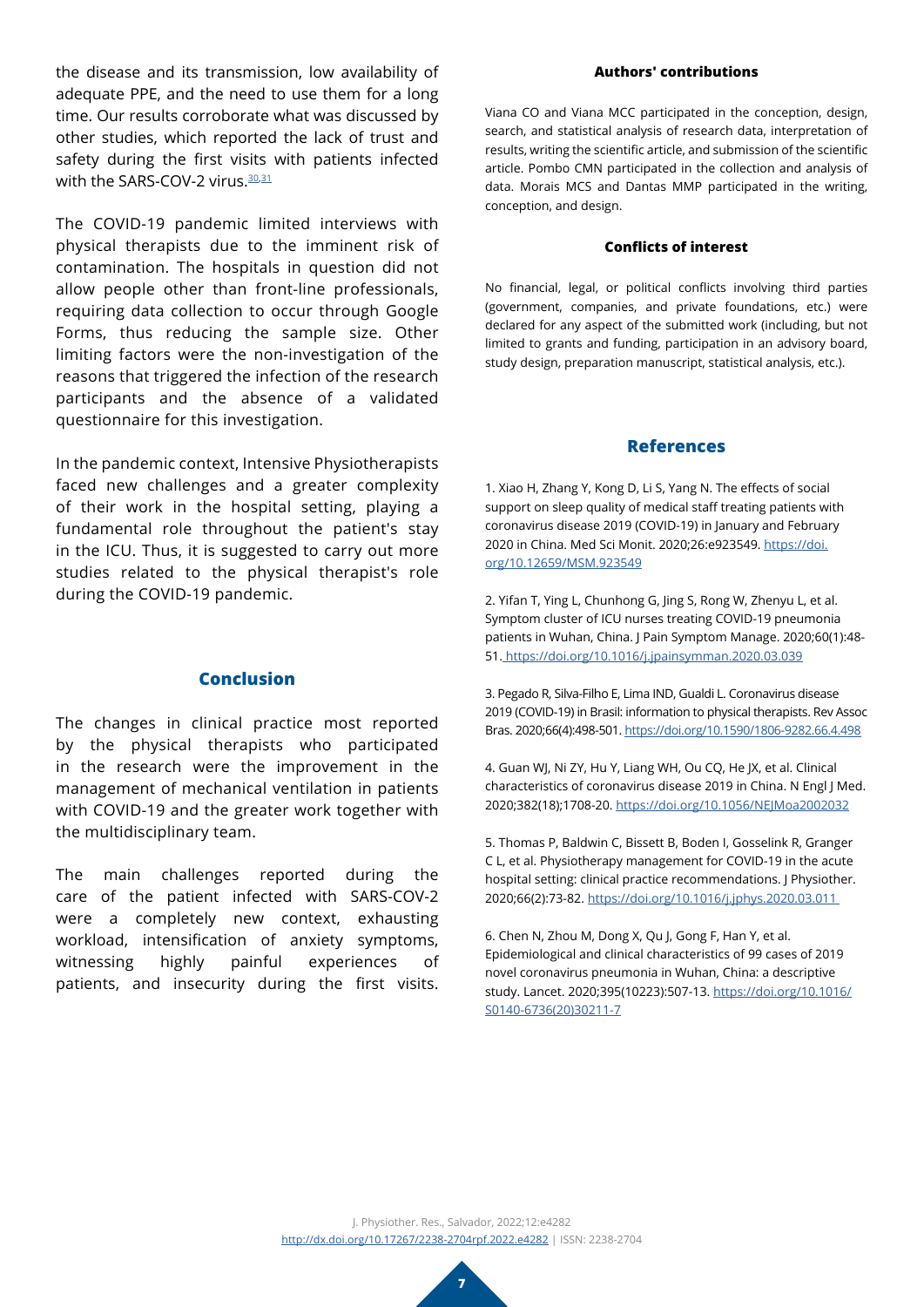<span id="page-7-0"></span>7. Zhou F, Yu T, Du R, Fan G, Liu Y, Liu Z, et al. Clinical course and risk factors for mortality of adult inpatients with COVID-19 in Wuhan, China: a retrospective cohort study. Lancet. 2020;395(10229):1054-62. [https://doi.org/10.1016/S0140-](https://www.thelancet.com/journals/lancet/article/PIIS0140-6736(20)30566-3/fulltext) [6736\(20\)30566-3](https://www.thelancet.com/journals/lancet/article/PIIS0140-6736(20)30566-3/fulltext)

<span id="page-7-1"></span>8. World Health Organization (Suíça). Coronavirus disease 2019 (COVID-19) Situation Report 46. Genebra: World Health Organization; 2020. Available from: [https://apps.who.int/iris/](https://apps.who.int/iris/handle/10665/331443) [handle/10665/331443](https://apps.who.int/iris/handle/10665/331443)

<span id="page-7-2"></span>9. Rangachari P, Woods JL. Preserving organizational resilience, patient safety, and staff retention during COVID-19 requires a holistic consideration of the psychological safety of healthcare workers. Int J Environ Res Public Health. 2020;17(12):4267. [https://](https://www.mdpi.com/1660-4601/17/12/4267) [doi.org/10.3390/ijerph17124267](https://www.mdpi.com/1660-4601/17/12/4267)

<span id="page-7-3"></span>10. Resolução nº 402 de 03 de agosto de 2011 (Brasil). Dispõe sobre disciplina a Especialidade Profissional Fisioterapia em Terapia Intensiva e dá outras providências. [Internet]. Brasília: Conselho Federal de Fisioterapia e Terapia Ocupacional; 2011. Available from: <https://www.coffito.gov.br/nsite/?p=3165>

<span id="page-7-4"></span>11. Santuzzi CH, Scardua MJ, Reetz JB, Firme KS, Lira NO, Gonçalves WLS. Aspectos éticos e humanizados da fisioterapia na UTI: uma revisão sistemática. Fisioter Mov. 2013;26(2):415-22. [https://doi.org/10.1590/S0103-51502013000200019](https://www.scielo.br/j/fm/a/vfRcsW8GGYqSFkVNJsWyYyM/?lang=pt) 

<span id="page-7-5"></span>12. Righetti RF, Onoue MA, Politi FVA, Teixeira DT, Souza PND, Kondo CS, et al. Physiotherapy care of patients with coronavirus disease 2019 (COVID-19)-a Brazilian experience. Clinics. 2020;75:e2017. <https://doi.org/10.6061/clinics/2020/e2017>

<span id="page-7-6"></span>13. Oliveira KT, Junior JLG, Camandoni VO, Sousa JF, Canteras JS, Lima JL, et al. Principais medidas tomadas para a mudança dos processos assistenciais durante a pandemia por COVID-19. Enferm Foco. 2020;11(1)235-38. [https://doi.org/10.21675/2357-](http://revista.cofen.gov.br/index.php/enfermagem/article/view/3764) [707X.2020.v11.n1.ESP.3764](http://revista.cofen.gov.br/index.php/enfermagem/article/view/3764)

<span id="page-7-7"></span>14. Ornell F, Halpern SC, Kessler FHP, Narvaez JCM. O impacto da pandemia de COVID-19 na saúde mental dos profissionais de saúde. Cad Saúde Pública. 2020;36(4):e00063520. [https://doi.](https://doi.org/10.1590/0102-311X00063520) [org/10.1590/0102-311X00063520](https://doi.org/10.1590/0102-311X00063520)

<span id="page-7-8"></span>15. Ministério da Saúde (Brasil). Resolução nº 466, de 12 de dezembro de 2012 [Internet]. Brasília: Comissão Nacional de Ética em Pesquisa (CONEP); 2012. Available from[: https://www.ip.usp.](https://www.ip.usp.br/site/wp-content/uploads/2019/09/9_CNS_466_12.pdf) [br/site/wp-content/uploads/2019/09/9\\_CNS\\_466\\_12.pdf](https://www.ip.usp.br/site/wp-content/uploads/2019/09/9_CNS_466_12.pdf)

<span id="page-7-9"></span>16. Liu Q, Luo D, Haase JE, Guo Q, Wang XQ, Liu S, et al. The experiences of health-care providers during the COVID-19 crisis in China: a qualitative study. Lancet Glob Health. 2020;8(6):e790-e798. [https://doi.org/10.1016/S2214-109X\(20\)30204-7](https://www.thelancet.com/journals/langlo/article/PIIS2214-109X(20)30204-7/fulltext)

<span id="page-7-10"></span>17. Palacios-Ceña D, Fernández-de-Las-Peñas C, Palacios-Ceña M, de-la-Llave-Rincón AI, Florencio LL. Working on the frontlines of the COVID-19 pandemic: A qualitative study of physical therapists' experience in Spain. Phys Ther. 2021;101(4):pzab025. [https://doi.](https://academic.oup.com/ptj/article/101/4/pzab025/6124776) [org/10.1093/ptj/pzab025](https://academic.oup.com/ptj/article/101/4/pzab025/6124776)

<span id="page-7-11"></span>18. Prefeitura de Fortaleza (Brasil). Informe Semanal COVID-19 [Internet]. Fortaleza: Secretaria Municipal da Saúde; 2021. Available from: [https://ms.dados.sms.fortaleza.ce.gov.br/](https://ms.dados.sms.fortaleza.ce.gov.br/InformesemanalCOVID19SE452021.pdf) [InformesemanalCOVID19SE452021.pdf](https://ms.dados.sms.fortaleza.ce.gov.br/InformesemanalCOVID19SE452021.pdf) 

<span id="page-7-12"></span>19. Ministério da Saúde (Brasil). Doença pelo Novo Coronavírus: COVID-19 [Internet]. Brasília: Secretaria de Vigilância em Saúde; 2021. Available from: [https://www.gov.br/saude/pt-br/media/](https://www.gov.br/saude/pt-br/centrais-de-conteudo/publicacoes/boletins/boletins-epidemiologicos/covid-19/2021/boletim_epidemiologico_covid_84-final.pdf) [pdf/2021/outubro/18/boletim\\_epidemiologico\\_covid\\_84-final.pdf](https://www.gov.br/saude/pt-br/centrais-de-conteudo/publicacoes/boletins/boletins-epidemiologicos/covid-19/2021/boletim_epidemiologico_covid_84-final.pdf) 

<span id="page-7-13"></span>20. Ng K, Poon BH, Puar THK, Quah JLS, Loh WJ, Wong YJ, et al. COVID-19 and the risk to health care workers: a case report. Ann Intern Med. 2020;172(11):766-67. [https://doi.org/10.7326/L20-](https://www.acpjournals.org/doi/10.7326/L20-0175) [0175](https://www.acpjournals.org/doi/10.7326/L20-0175)

<span id="page-7-14"></span>21. Ran L, Chen X, Wang Y, Wu W, Zhang L, Tan X. Risk factors of healthcare workers with corona virus disease 2019: a retrospective cohort study in a designated hospital of Wuhan in China. Clin. 2020;71(16):2218-21. [https://doi.org/10.1093/cid/ciaa287](https://academic.oup.com/cid/article/71/16/2218/5808788)

<span id="page-7-15"></span>22. Heinzerling A, Stuckey MJ, Scheuer T, Xu K, Perkins KM, Resseger H, et al. Transmission of COVID-19 to health care personnel during exposures to a hospitalized patient: Solano County, California, February 2020. MMWR Weekly Report. 2020;69(15):472-76. [https://doi.org/10.15585/mmwr.mm6915e5](https://www.cdc.gov/mmwr/volumes/69/wr/mm6915e5.htm?s_cid=mm6915e5_w)

23. Silva ANM, Santos AP. Atuação do fisioterapeuta residente em infectologia no contexto da covid-19: possibilidades e desafios [Internet]. Cadernos ESP. 2020;14(1):152-55. [https://cadernos.esp.](https://cadernos.esp.ce.gov.br/index.php/cadernos/article/view/380) [ce.gov.br/index.php/cadernos/article/view/380](https://cadernos.esp.ce.gov.br/index.php/cadernos/article/view/380)

<span id="page-7-16"></span>24. Martinez BP, Andrade FMD. Estratégias de mobilização e exercícios terapêuticos precoces para pacientes em ventilação mecânica por insuficiência respiratória aguda secundária a covid-19. ASSOBRAFIR Ciênc. 2020;11(S1):121-31. [http://dx.doi.](http://www.uel.br/revistas/uel/index.php/rebrafis/article/view/41157) [org/10.47066/2177-9333.AC20.covid19.012](http://www.uel.br/revistas/uel/index.php/rebrafis/article/view/41157)

<span id="page-7-18"></span>25. Musumeci MM, Martinez BP, Nogueira IC, Alcanfor T. Recursos fisioterapêuticos utilizados em unidades de terapia intensiva para avaliação e tratamento das disfunções respiratórias de pacientes com COVID-19. ASSOBRAFIR Ciênc. 2020;11(S1):73-86. [http://](http://www.uel.br/revistas/uel/index.php/rebrafis/article/view/41149) [dx.doi.org/10.47066/2177-9333.AC20.covid19.007](http://www.uel.br/revistas/uel/index.php/rebrafis/article/view/41149)

<span id="page-7-17"></span>26. Carvalho ES, Kundsin A. Atuação do fisioterapeuta mediante a pandemia da COVID-19 em um hospital de referência no interior da Amazônia Legal. Rev. Eletrônica Acervo Saúde. 2021;13(2):e6435. [https://doi.org/10.25248/reas.e6435.2021](https://acervomais.com.br/index.php/saude/article/view/6435)